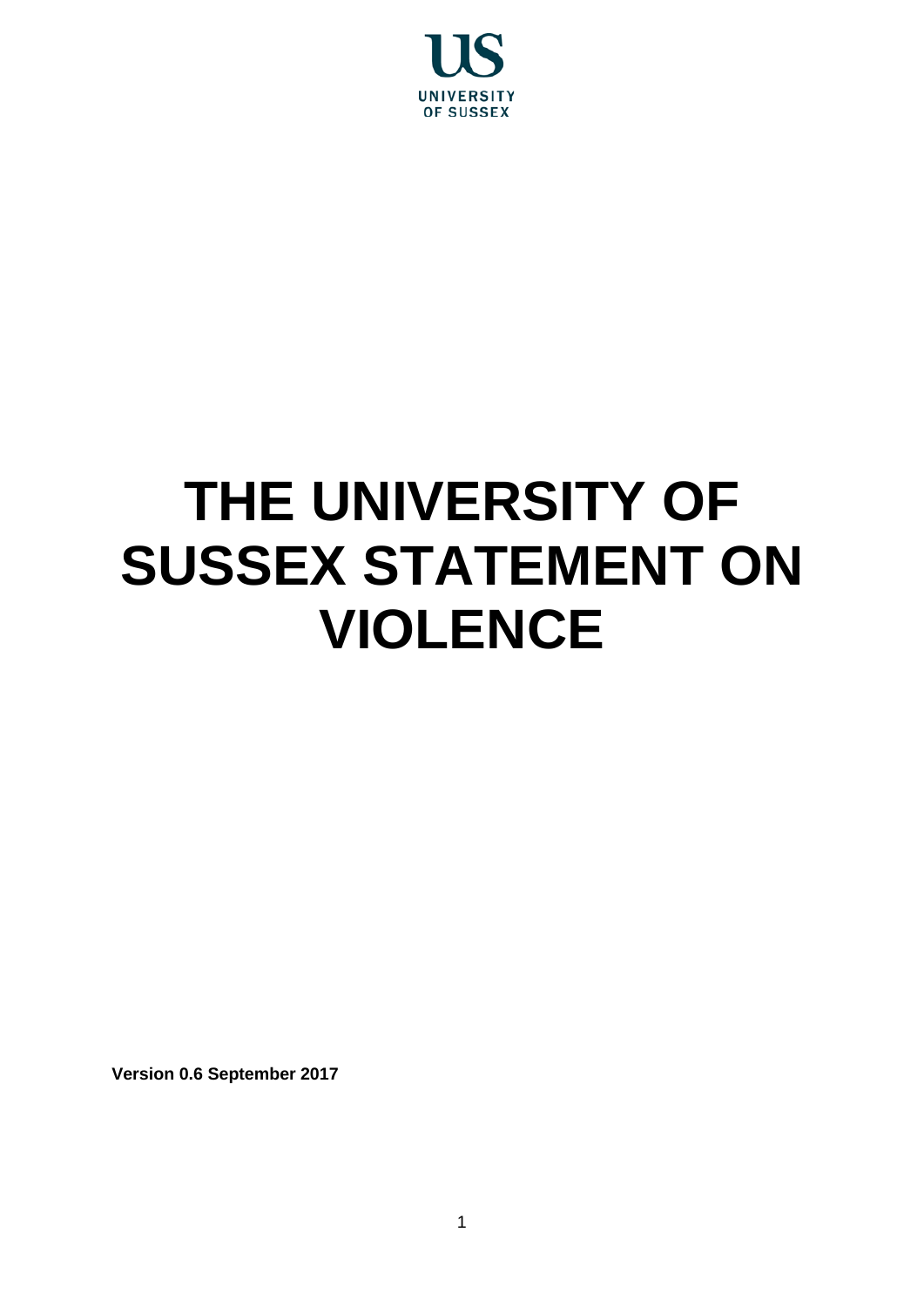

#### **Introduction**

The University of Sussex is committed to providing a safe and inclusive environment for students, staff and visitors. Violence, and violent behaviour of any kind, are not tolerated in our university community and the University does not condone violence in any shape or form.

The University works proactively to prevent violent action, conduct or language through our policies, practices and behaviours. We recognise that violence is best prevented and accordingly, weight is given to prevention by ensuring that staff and students are aware of the University's policies in this area and of the consequences that might ensue should violent incidents occur.

The University provides support and guidance to staff, students and visitors if an incident of violence is reported. When violence does occur within the University community, we will ensure that we use our policies and procedures in a timely, confidential and effective manner, respecting the views of the victims. Where appropriate we will not shy away from referral to the police.

This document explains the relevant policies in place and how and where to access procedures and guidance. It updates and replaces the previous Prevention and Management of Violence Policy and reflects the recommendations made by Professor Nicole Westmarland in her report published in January 2017. We are extremely grateful to Professor Westmarland for undertaking her review and for helping to identifying how we can improve our processes for handling violent incidents and the measures we can take to help to prevent them. The University Executive Group and Council are committed to review the performance of the University against these policies.

> **Adam Tickell Vice Chancellor**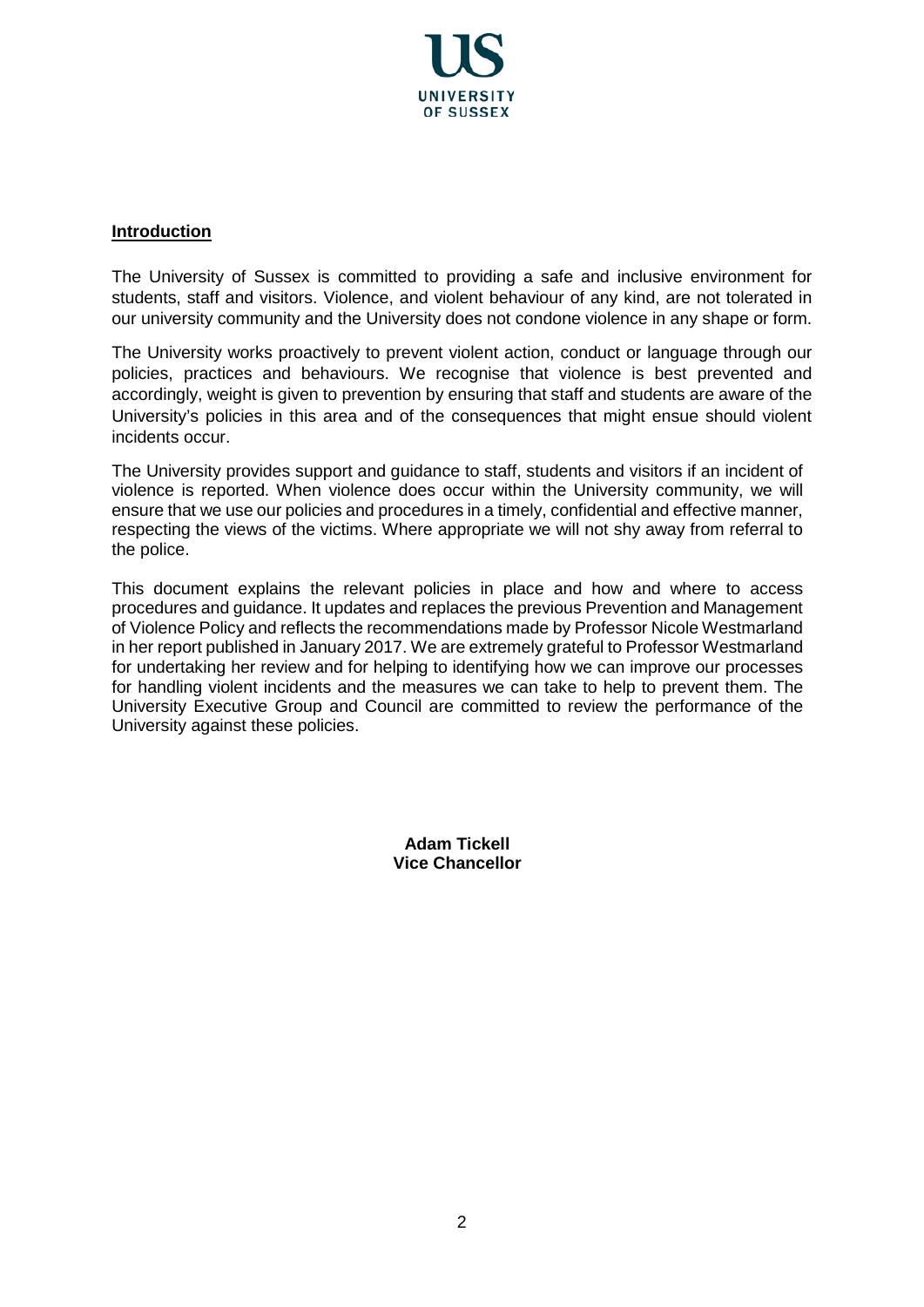

# **Purpose**

The purpose of this document is to bring together in one place all of the University policies and guidance in relation to the prevention and management of violence. This will ensure that all members of the University – students, staff, visitors and those contracted through other employers - are clear what constitutes acceptable behaviour, what constitutes violence and the responsibility of individuals to prevent it. There are clear signposts to the care pathways for victims of violence, how to report incidents of violence and the support services provided by the University and local organisations. It also sets out the policies that will apply where students or staff are accused of violent behaviour.

#### **Structure**

The document has five sections:

#### **1. Definitions of Violence**

Definitions for different types of violence to help staff and students understand how the term violence is interpreted within our policies, including our Policy on Definitions of Violence.

#### **2. Prevention of Violence**

Policies and training on behaviours, security in place and risk assessment guidance to prevent violent action, conduct or language.

**3. Reporting an Incident and Seeking Support** Details of the care pathways for those suffering violence and the policies for reporting and managing reports of incidents of violence.

# **4. University Management of Violent Incidents**

Policies on handling incidents of violence on members of the University committed by staff or students.

#### **5. Support and Advice**

Details of the support services provided by the University and specialist external organisations locally who also provide support.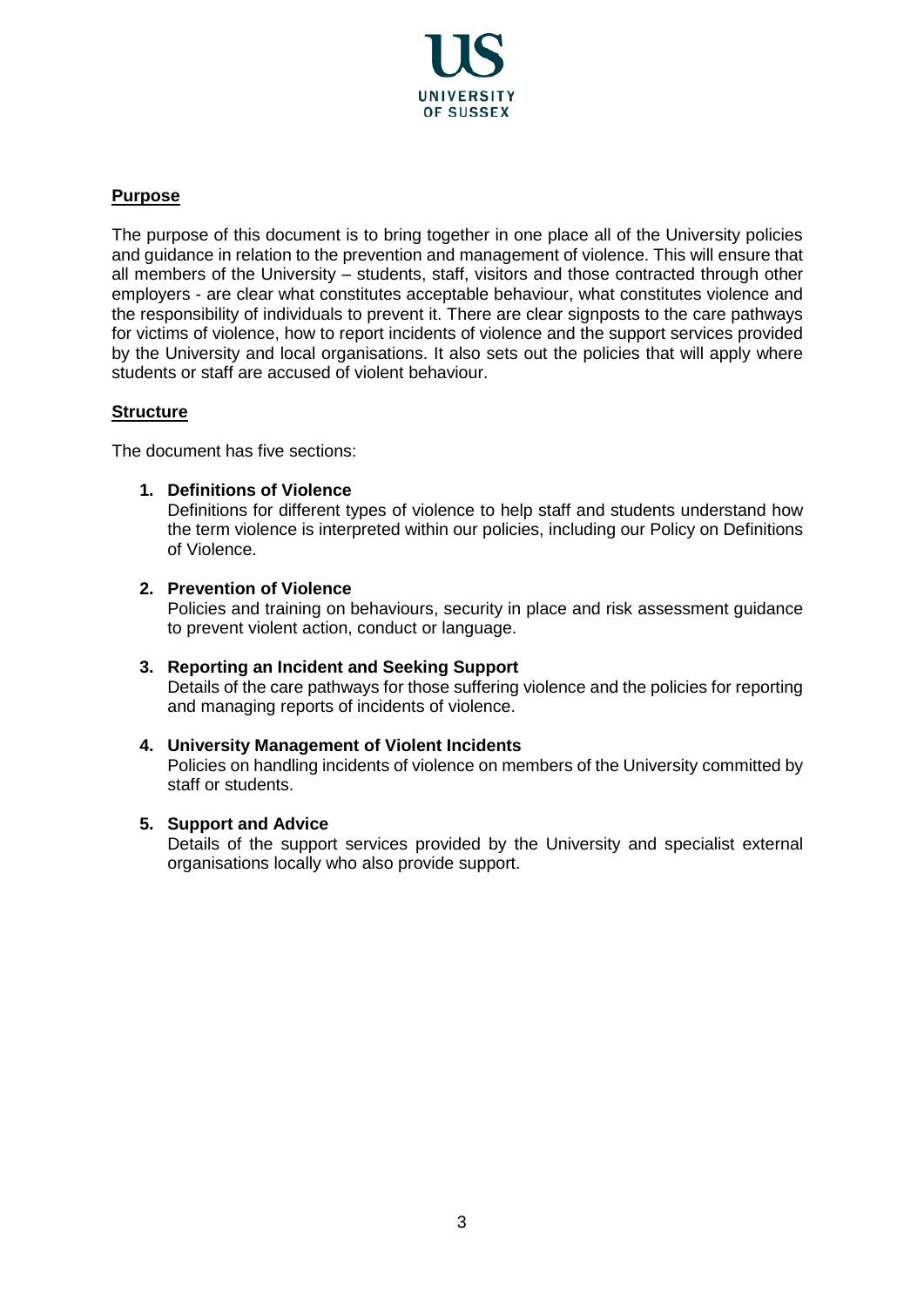# **1. Definition of Violence**

Our definition of violence is non-legal and includes not only the use of physical force, but all forms of harassment and coercion, written and verbal. This list is not exhaustive and definitions can overlap. Please also refer to our Policy on Definitions of Violence.

Definitions of Violence

Violence: the intentional use of physical force, threatened or actual, against another person, or against a group or community, which either results in or has a high likelihood of resulting in death, disability, injury, or harm (physical or psychological).

Work-related violence: any incident of violence in circumstances relating to an individual's employment or work with the University, or which impacts on a member of the University's community or a visitor to the University.

Harassment: unwanted conduct related to a relevant protected characteristic, which has the purpose or effect of violating an individual's dignity or creating an intimidating, hostile, degrading, humiliating or offensive environment for that individual.

Sexual violence and misconduct: Any act of violence or harassment of a sexual nature, any kind of unwanted, non-consensual sexual touching or harassment within or outside a relationship, which may include rape, sexual assault, sexual exploitation, groping or being coerced into or threatened with sexual acts.

Domestic violence or abuse: Any act of violence or harassment between those who are, or have been, intimate partners or family members regardless of gender or sexuality. The abuse can encompass, but is not limited to, psychological, physical, sexual, financial and emotional abuse.

Coercive or controlling behaviour: Coercive behaviour is an act or a pattern of acts of assault, threats, humiliation and intimidation or other abuse that is used to attempt to harm, punish, or frighten their victim. Controlling behaviour is a range of acts designed to make a person subordinate, dependent or indebted by isolating them from sources of support, exploiting their resources and capacities for personal gain, depriving them of the means needed for independence, resistance and escape and regulating their everyday behaviour.

Stalking: a pattern of behaviour that is intrusive and engenders fear in another, and which may occur when one person becomes fixated or obsessed with another.

Hate crime: Any criminal offence which is perceived by the victim or any other person, to be motivated by hostility or prejudice based on a person's race or perceived race; religion or perceived religion; sexual orientation or perceived sexual orientation; disability or perceived disability and any crime motivated by hostility or prejudice against a person who is transgender or perceived to be transgender.

Cyber abuse/bullying including revenge porn: Bullying is behaviour that is repeated, intended to hurt someone either physically or emotionally, and often aimed at certain groups because of race, religion, gender, sexual orientation or any other protected characteristic. Cyber abuse or bullying is abuse or bullying carried out via mobile phone or online. Revenge porn entails disclosing private sexual images and/or films with intent to cause distress. Such behaviour may be a criminal offence under section 33 of the Criminal Justice and Courts Act 2015.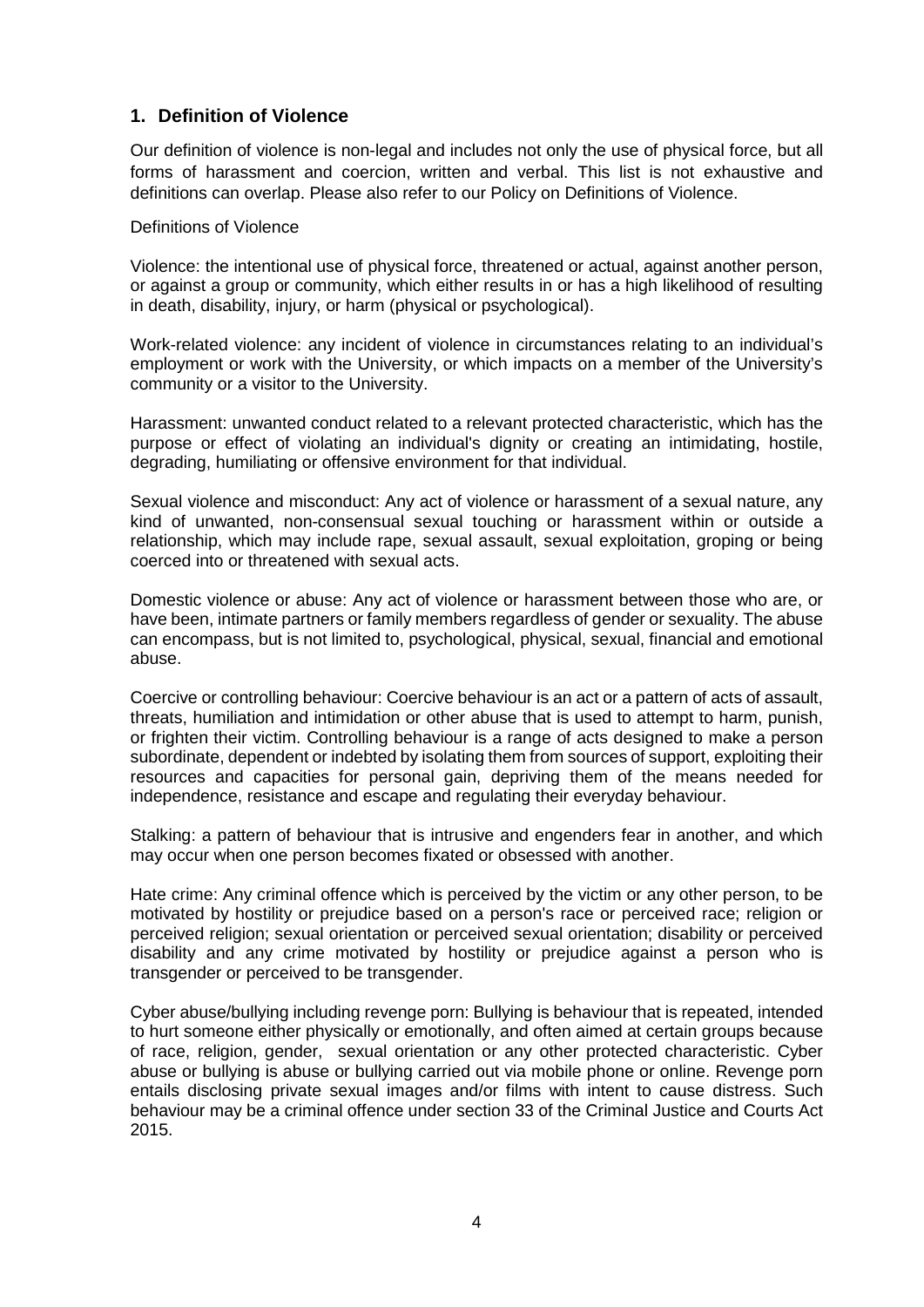Forced Marriage: A Forced Marriage is a marriage conducted without the valid consent of one or both parties and where duress is a factor. Forced Marriage is a specific offence under s121 of the Anti-Social Behaviour, Crime and Policing Act 2014.

Honour Based Violence: Honour based violence is not a specific offence, but an umbrella term to describe various offences contained within a collection of practices, which are used to control behaviour within families or other social groups to protect perceived cultural and religious beliefs and/or honour. Such violence can occur when perpetrators perceive that a relative has shamed the family and/or community by breaking their honour code. It is a violation of human rights and may be a form of domestic and/or sexual violence.

Female Genital Mutilation: Female Genital Mutilation is sometimes referred to as Female Circumcision or Female Genital Cutting. It is defined by the World Health Organisation (WHO) as the range of procedures that involve 'the partial or complete removal of the external female genitalia or other injury to the female genital organs whether for cultural or any other nontherapeutic reason'.

# **2. Preventing Violence**

The University works proactively to prevent violent action, conduct or language through its policies, practices and behaviours. We have policies in place on how we expect members of the University to behave to ensure everybody is aware of unacceptable violent behaviour. We run training and awareness sessions to provide staff with the tools and skills they need to actively demonstrate the right behaviour and tackle the unacceptable behaviour of others.

We have security measures in place on campus that reduce the risk of violence and to support those who feel at risk. Additionally we support the Safe Space scheme open at weekends in Brighton for students off campus.

Risk assessments must be completed by Schools/Departments, individuals and organisations (both staff and students) when organising any activities or events, on and off campus. This guidance makes specific reference to the risk of violence and organisers are responsible for ensuring that, where a risk of violence has been identified, advice is sought before proceeding. [Event planning guidance](http://www.sussex.ac.uk/hso/specialist/riskass/eventplanningriskassessment) is provided on the Health and Safety pages of the University website. This guidance applies to staff and students and includes student sporting events held on and off campus.

#### **a) Standards of Behaviour**

-

It is incumbent on each member of the University of Sussex to treat others with dignity and respect.

The Code of Conduct for Staff<sup>[1](#page-4-0)</sup> and the Student Charter<sup>1</sup> set out the standards of behaviour that are expected of people within the University community.

The University's [Equality & Diversity policy](https://www.sussex.ac.uk/webteam/gateway/file.php?name=equalitydiversitypolicy.pdf&site=30%5d) promotes an environment free of harassment and bullying on any grounds in relation to all staff, students and visitors.

The University communicates these expectations by disseminating these documents and through training and awareness raising events.

<span id="page-4-0"></span><sup>&</sup>lt;sup>1</sup> A Draft Code of Conduct for staff was developed in 2016 and a draft Student Charter has been developed in consultation with USSU. Following consultation both documents are being reviewed to agree how best to address content and format across both documents and to align with the overall policy framework.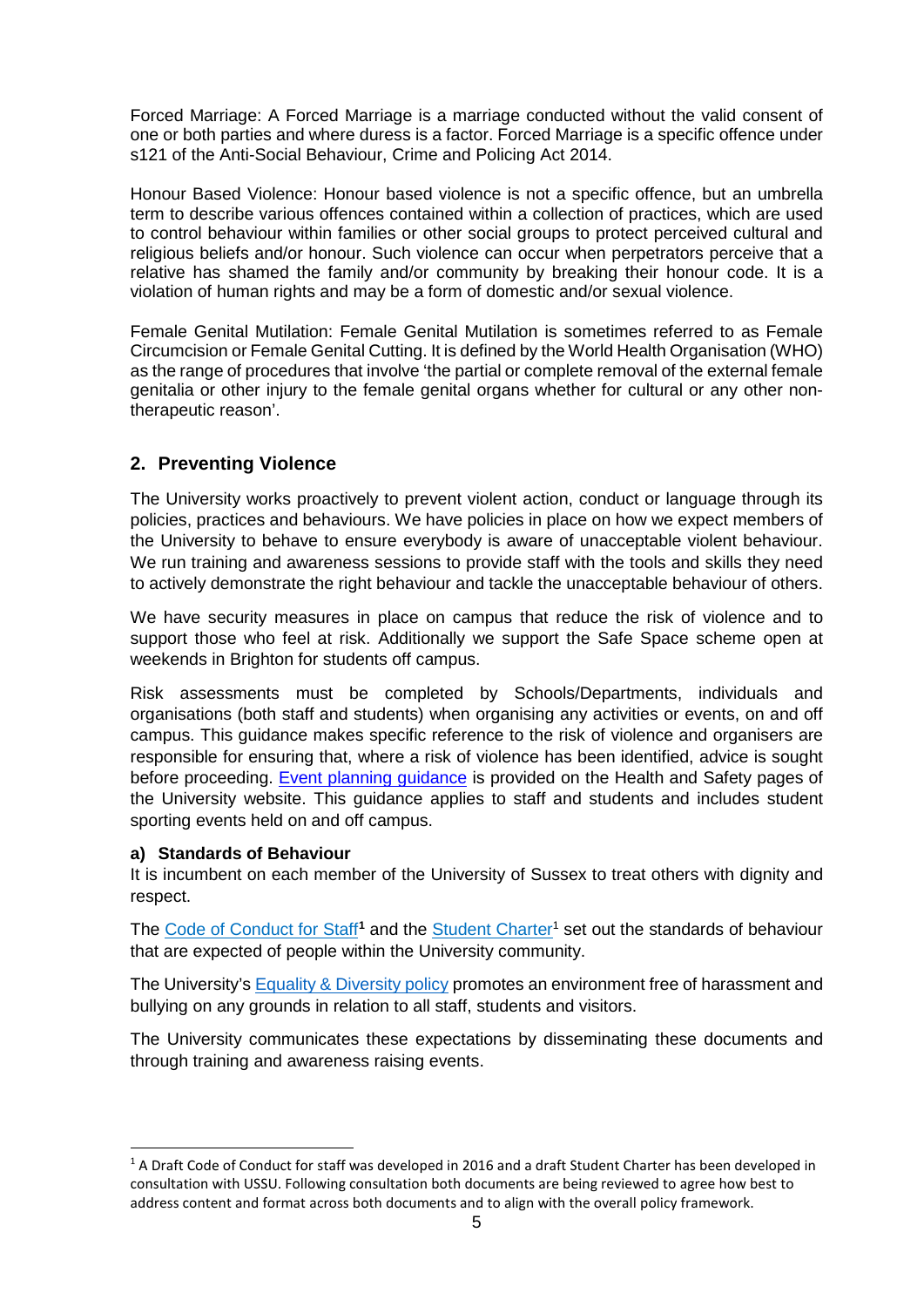# **b) Training and Awareness**

A range of training and development opportunities are available to staff and student to raise awareness of all forms of violence, coercion and abuse and various sources of help and support available.

Staff development courses that specifically cover violence include:

- Bullying and Harassment A Manager's Guide to the Legal Framework
- Difficult Encounters and Conflict Resolution
- Non-violent communication in the workplace

Student courses include:

- Pre-registration online course "My Wellbeing"
- Healthy Relationship training (starting September 2017)
- Students' Union course 'I Heart Consent'

## **c) Campus Security**

Sussex Estates and Facilities operates a 24-hour a day, 365 days a year campus security service for the University to maintain a secure environment for all students, staff and visitors to campus. This includes:

- A 24/7, 365-day-a-year campus presence with a staffed reception and regular patrols.
- The provision of an after-dark security escort facility to lone students on campus to and from Falmer Station (on request).

Student Services provide 24hr support to students both on and off campus, through live-in on-call managers and a team of coordinators and Residential Advisors. They also provide an out-of-hours crisis line for students in private accommodation which provides advice and referrals.

# **d) Off-Campus Support**

[Safe Space](http://www.ymcadlg.org/support-advice/safe-space/) is a drop-in open most Friday and Saturday nights run by staff and volunteers from YMCA DownsLink Group and Red Cross. They are happy to help anyone in distress through injury, intoxication, loss of friends/phone or merely not having the means to get home.

#### **e) Risk Assessments**

-

The University conducts risk assessments to militate against potential threats of violence. Risk assessments must be completed by Schools/Departments individuals and organisations (both staff and students) when organising any activities or events, on and off campus, that could potentially expose individuals to a risk of violence or aggression.

Specific guidance to manage risks of violence is provided in relation to:

- Study Abroad Placements Policy advice on risk assessments in relation to potential violent crime
- Overseas Travel Risk Assessment
- The University is a member of MARAC (Multi-agency risk assessment conference) with partners in the local community. This allows information sharing about students and staff members at risk from domestic violence.<sup>[2](#page-5-0)</sup>
- Staff/student relationships policy and/or sexual harassment/violence policy<sup>[3](#page-5-1)</sup>

<span id="page-5-0"></span><sup>&</sup>lt;sup>2</sup> Decision to join MARAC pending so this may need to be removed at publication if not agreed.

<span id="page-5-1"></span> $3$  Awaiting the outcome of the work of the other task and finish group to see if included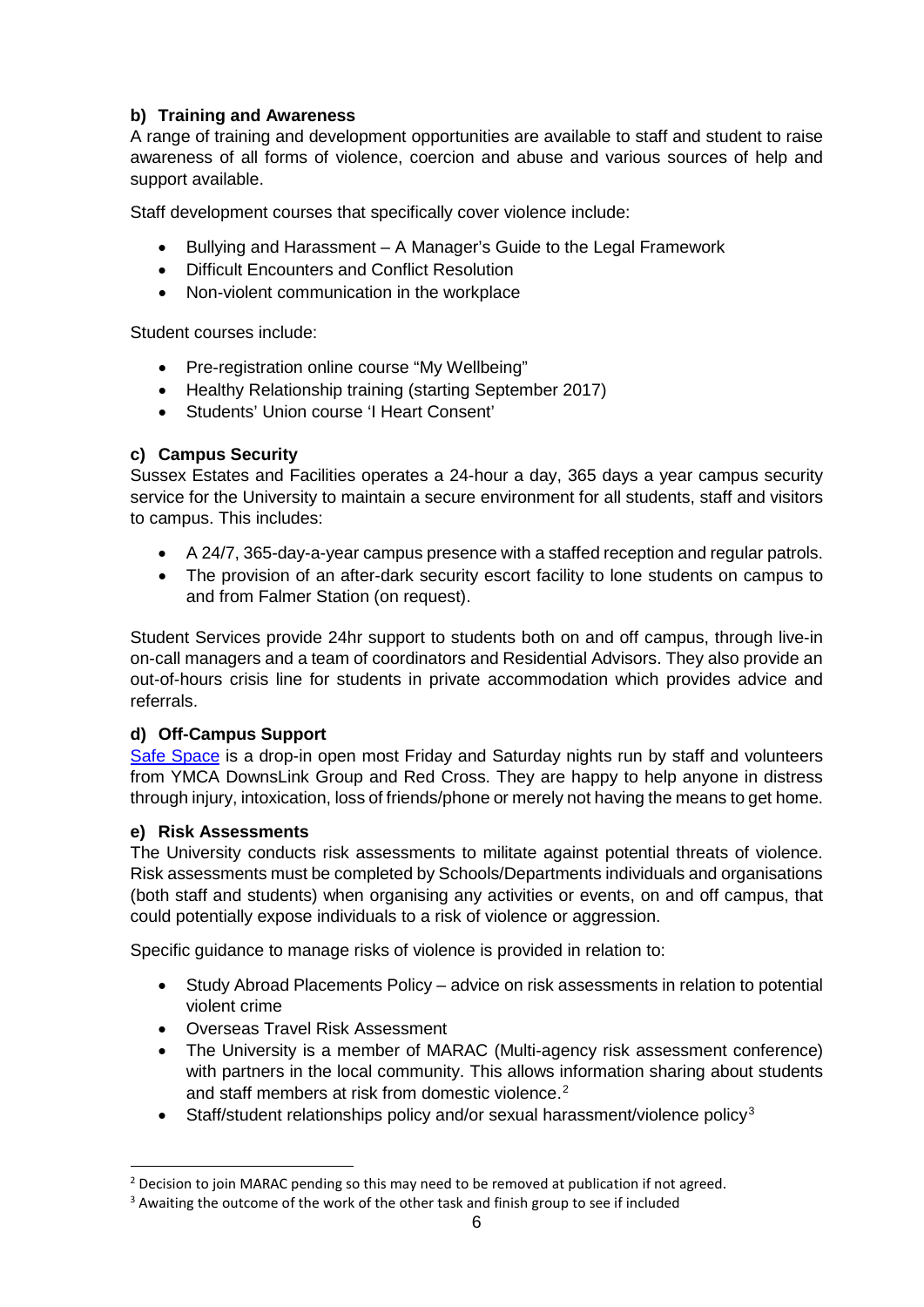The University also conducts risk assessments as part of any reported incident of violence to assess whether precautionary action including suspension is necessary to safeguard the health, safety or well-being of other members of the University. All risk assessments involving violence, abuse, harassment or other issue linked to power, gender, and any of the other protected characteristics under the Equalities Act should be documented and include input from:

- an external expert
- a representative from another department with a specialism in the area of the complaint if possible
- representation from the person making the complaint either the complainant themselves or a person supporting them.

Information gathering should be an active not passive part of the process.

# **3. Seeking Support and Reporting an Incident**

If a member of the University is the victim of an incident of violence we provide safe and confidential services to seek support and a range of options for formally or informally reporting the incident.

#### **a) University Support and Guidance for Incidents of Violence**

Violence is never justified in any circumstance. If you suffer a violent incident you can report what has happened to the police or campus security. However if you don't feel comfortable reporting it, you may want to speak to someone close to you. Alternatively, Students can seek advice in confidence from the [Student Life Centre](http://www.sussex.ac.uk/studentlifecentre/) or the University Student Counselling [Service.](http://www.sussex.ac.uk/counselling/appointments)

Specific support and guidance is available on:

- [Sexual assault](http://www.sussex.ac.uk/wellbeing/sexualassault)
- [Domestic abuse](http://www.sussex.ac.uk/wellbeing/domesticabuse)
- [Sexual consent](http://www.sussex.ac.uk/wellbeing/sexualconsent)

Guidance is also available for [staff supporting students](http://www.sussex.ac.uk/wellbeing/safety/staffguidance) who experience a violent incident. The guidance includes a specific [sexual violence care pathway](https://www.sussex.ac.uk/webteam/gateway/file.php?name=responding-to-sexual-violence-care-pathway-april-2016-final.pdf&site=392) for staff to follow.

#### **b) Reporting to the University**

If a student wishes to [report an incident of violence](http://www.sussex.ac.uk/ogs/policies/student-discipline/overview) there is guidance and an online reporting system. Alternatively incidents relating to the following areas can be made to:

- **Residences** Residential Advisers, a member of the Housing Management staff or **Security**
- **In your School** The Head of School or School Administrator
- **Other locations on campus** Security
- **Any incidents** Advisers in the Student Life Centre

Staff wishing to report an incident of violence to the University should contact their line manager or HR advisor.

**c) Reporting to the Police - Emergencies**

**Emergency Services** (Police, Fire service, Ambulance) off campus 999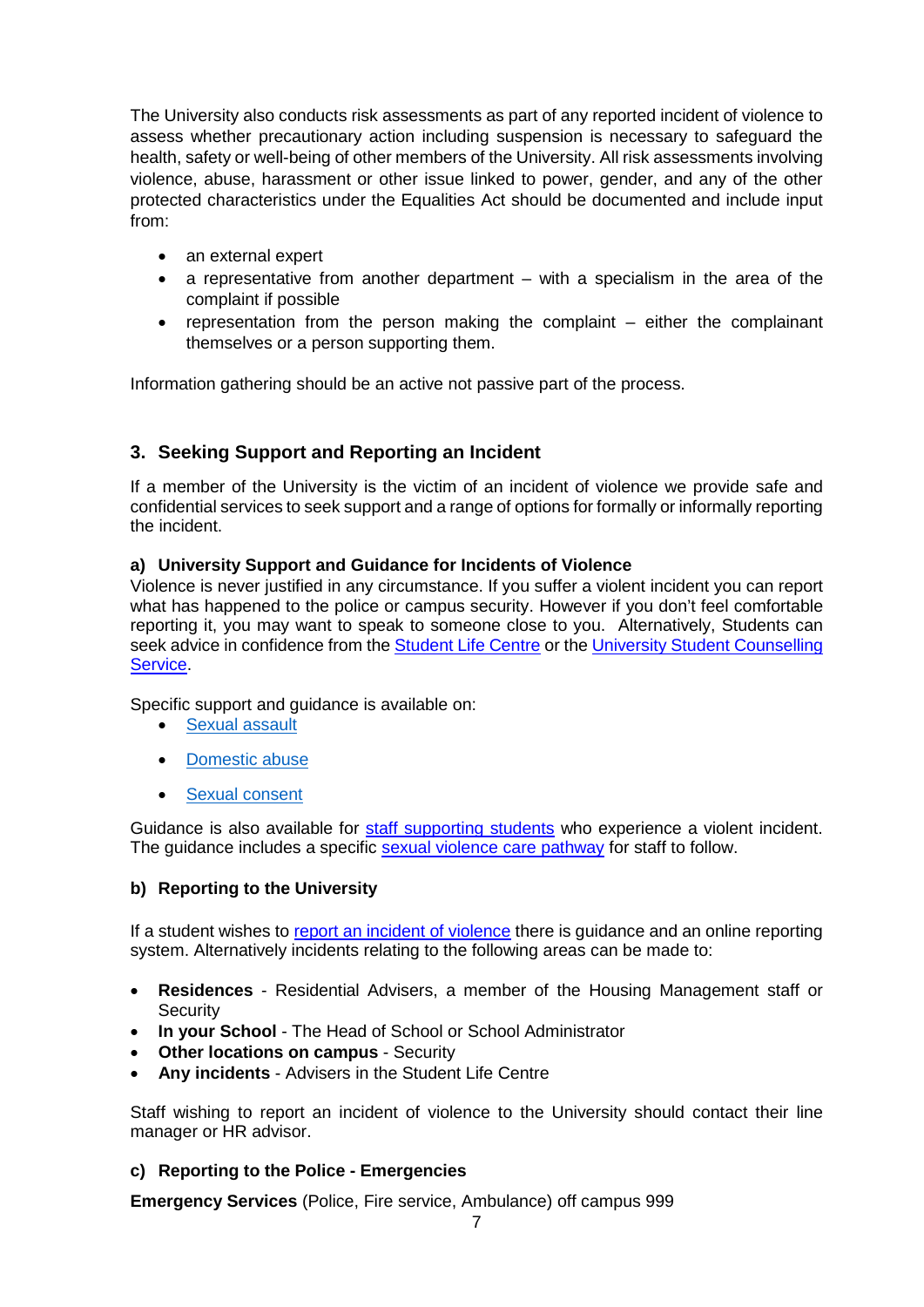# **Emergency Services if on campus** – 3333 (internal phone) 01273 873333(all other phones)

## **d) Reporting to the Police – Non-Emergencies**

If you would like to report a crime which is no longer an emergency you can either call 101 or visit/telephone your local police station

# **4. University Management of Violent Incidents**

The University policies set out how reported incidents of violence by any member of staff or student will be handled.

## **a) Violence committed by staff**

Threatening or using violence on any member of the University, or any visitor to the University is defined as gross misconduct under the University's staff disciplinary policy. If a member of staff is accused of violence against any member of the University, or any visitor to the University the relevant manager must consult HR and take appropriate action in line with the University's [disciplinary policy](https://www.sussex.ac.uk/webteam/gateway/file.php?name=disciplinaryprocedure.pdf&site=302) and procedure.

If a member of staff is charged with or convicted of a violent criminal offence not related to work, not involving another member of the University and not committed on University premises, advice should be sought from Human Resources on the appropriate action for the University and the disciplinary policy. A risk assessment should be conducted as part of this review.

## **b) Violence committed by students**

Students are expected to conduct themselves at all times in a manner which demonstrates respect for the University, its staff, fellow students and the wider community. Disciplinary misconduct as defined by the University includes any conduct which causes actual or potential distress or harm to others. Guidance on the student discipline policy and procedures can be found on the [student discipline pages.](http://www.sussex.ac.uk/ogs/policies/student-discipline)

#### **c) Bullying and Harassment at Work**

Violence may overlap with harassment and bullying. The University's Policy gives definitions of harassment and provides guidance for staff and managers on how to handle cases of bullying or harassment in the workplace. [Harassment and Bullying at Work](https://www.sussex.ac.uk/webteam/gateway/file.php?name=harassment-policy)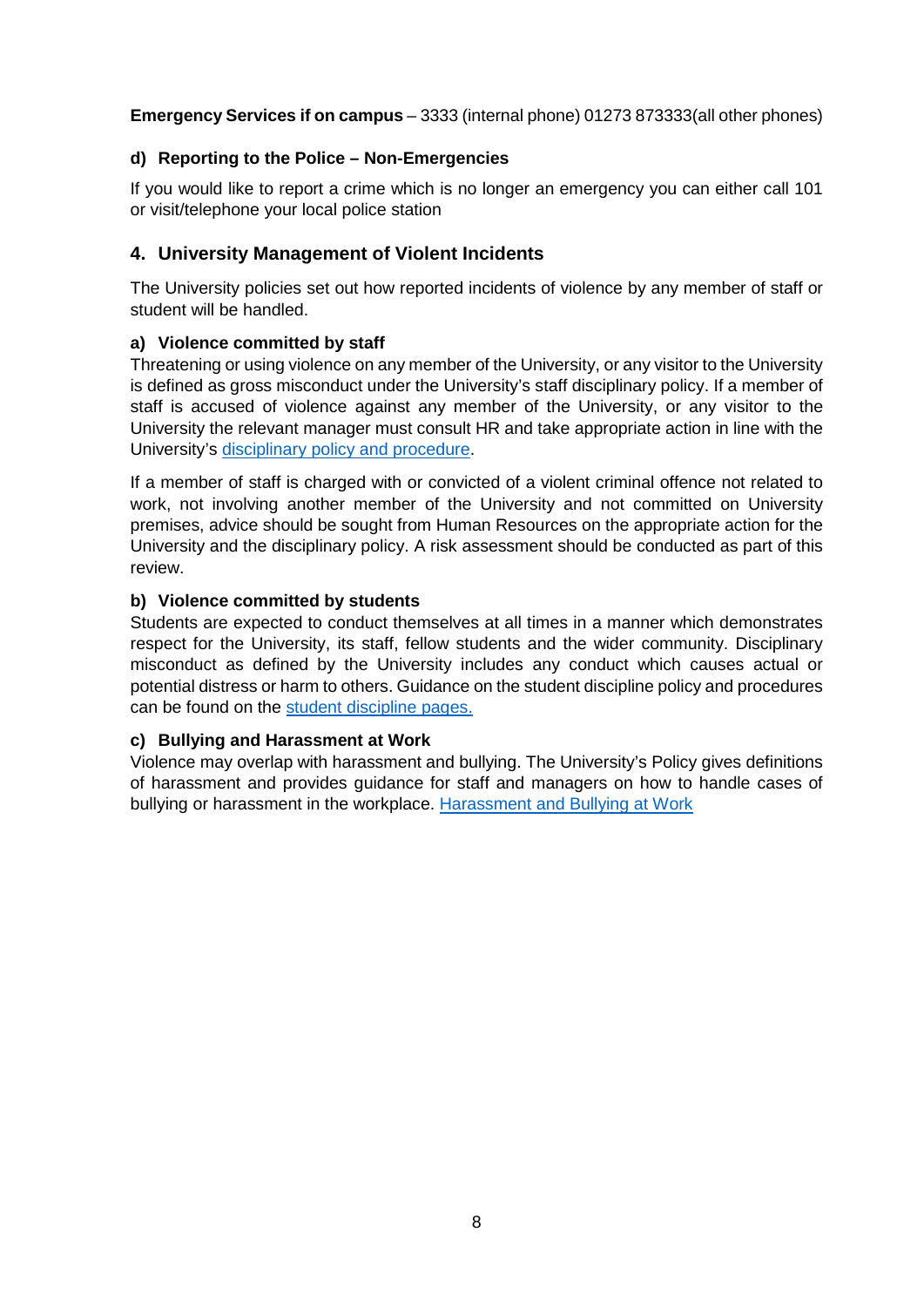# **5. Further Guidance and Support**

## **a) University Support**

#### **Campus & Residential Support**

- Available 24 hrs/day and 7 days/week to students on campus.
- Phone number above during office hours (Mon-Fri 9am 5pm)
- Out-of-hours, contact them through Security 01273 873333, your Residential Advisor, or porter
- Crisis intervention and specialist support for students who have experienced sexual violence or harassment
- Sign-posting to appropriate external services

Location: Ground floor York House Tel: **01273 877250** Email: [campus-support@sussex.ac.uk](mailto:campus-support@sussex.ac.uk)<br>Website: www.sussex.ac.uk/campus-supp Website: [www.sussex.ac.uk/campus-support](http://www.sussex.ac.uk/campus-support)

## **Security**

- Available 24 hrs/day and 7 days/week to students on campus.
- Call Security if you need emergency help from police, ambulance or fire
- Call Security if you need support from the Campus & Residential Support team out of hours

| Location: | Ground floor York House                    |
|-----------|--------------------------------------------|
| Tel:      | 01273 873333 or 3333 on an internal phone. |
| Website:  | www.sussex.ac.uk/sef/services/security     |
| Email:    | security@sussexestatesfacilities.co.uk     |

# **Student Life Centre,**

- Available 9am 5pm Monday to Friday in and outside term
- Ask for a priority appointment with a Student Advisor
- Specialist support for students who have experienced either recent or historical sexual violence and harassment
- Sign-posting to appropriate external services
- Advice on issues affecting academic work and attendance

| Location: | Ground floor, Bramber House        |
|-----------|------------------------------------|
| Tel:      | 01273 876767                       |
| Email:    | studentlifecentre@sussex.ac.uk     |
| Website:  | www.sussex.ac.uk/studentlifecentre |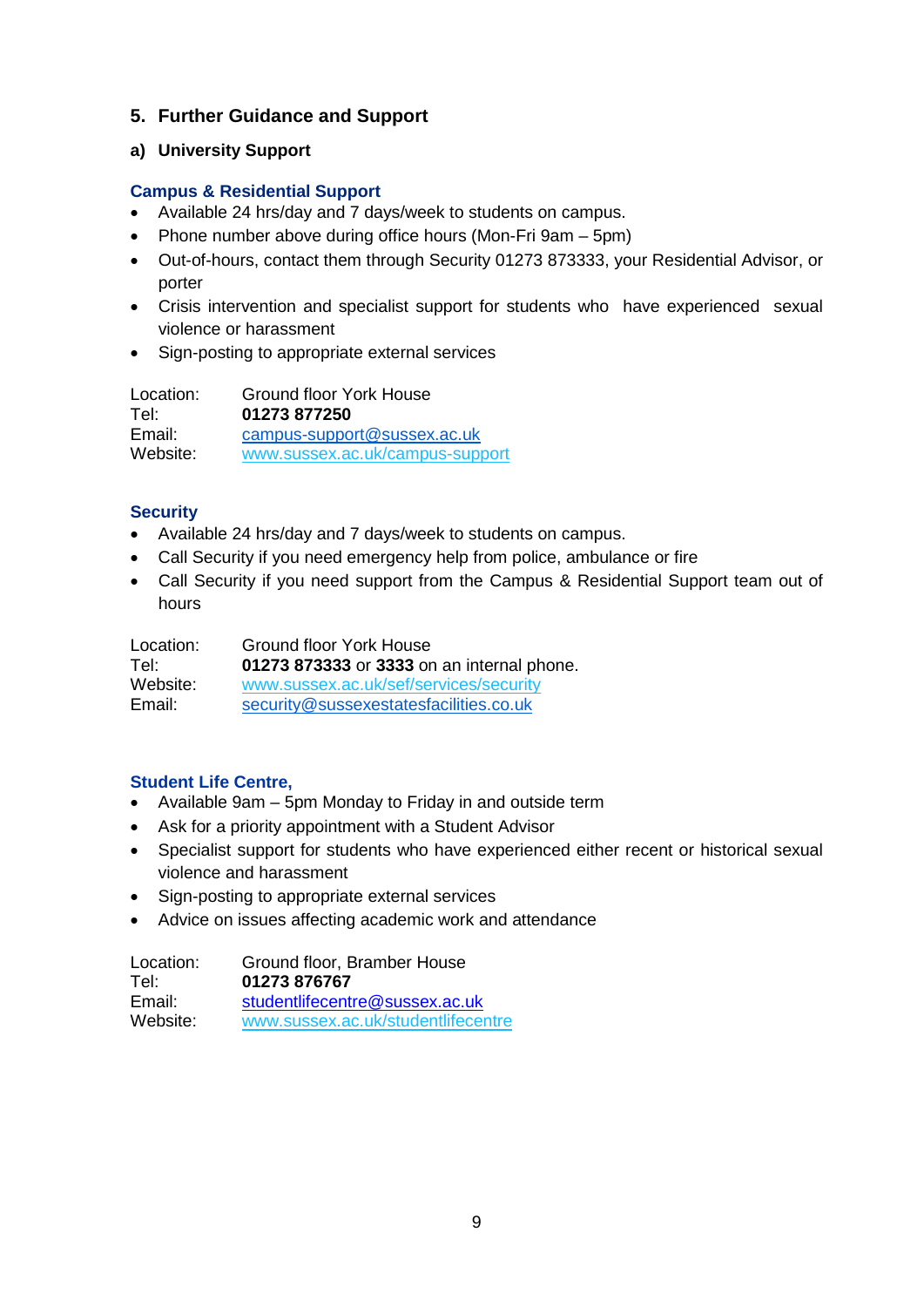## **University Counselling Service**

- Available 9am 5pm and some evenings, Monday to Friday in and outside term
- Counselling not recommended immediately after any incident
- Specialist and professional counselling support for students who have experienced either historical or more recent sexual violence and harassment

Location: Health Centre Building<br>Tel: 01273 678156 Tel: **01273 678156** Email: [counsellingreception@sussex.ac.uk](mailto:counsellingreception@sussex.ac.uk)<br>Website: www.sussex.ac.uk/counselling [www.sussex.ac.uk/counselling](http://www.sussex.ac.uk/counselling)

## **The Students' Union Support and Advocacy Team**

- Available 9am 5pm, Monday Friday
- Independent advocacy for students using the disciplinary process either as complainant or as subject of complaint

Location: First floor Falmer House<br>Tel: **01273 877038** Tel: **01273 877038** [advice@sussexstudent.com](mailto:advice@sussexstudent.com) Website: [www.sussexstudent.com/support](http://www.sussexstudent.com/support)

## **b) Specialist External Support**

Advocacy, advice and sign-posting for Brighton and Hove specialist services for recent or historical sexual violence can be sourced here **[www.theportal.org.uk](http://www.theportal.org.uk/)**

**The Saturn Centre** (Sexual Assault Referral Centre) Crawley Hospital,

- Available 24 hrs. Monday –Friday 9am-5pm phone 01293 600469 for an appointment
- Out of hours phone 0800 0337797 for advice from the on-call team
- for crisis and medical support following recent sexual violence
- collection of forensic evidence so that reporting to the police can be delayed

Location: Crawley Hospital, West Green Drive, Crawley, West Sussex RH11 7DH<br>Tel: 01293 600469 Tel: **01293 600469** Email: [sc-tr.saturncentre@nhs.net](mailto:sc-tr.saturncentre@nhs.net)<br>Website: www.saturncentre.org [www.saturncentre.org](http://www.saturncentre.org/)

#### **The Solar Clinic at SHAC (East)**,

- Available Monday Friday 9am -5pm
- For support, STI tests, treatment and emergency contraception
- Phone number above requesting urgent appointment with Health Advisor

| Location: | Royal Sussex County Hospital, Eastern Road, Brighton |
|-----------|------------------------------------------------------|
| Tel:      | 01273 523388 (opt 2)                                 |
| Website:  | www.brightonsexualhealth.com/advice/sexualassault    |

#### **Survivors' Network**

- Support services for all genders 14-18 yrs
- Support services for self-identifying women survivors of sexual abuse above 18yrs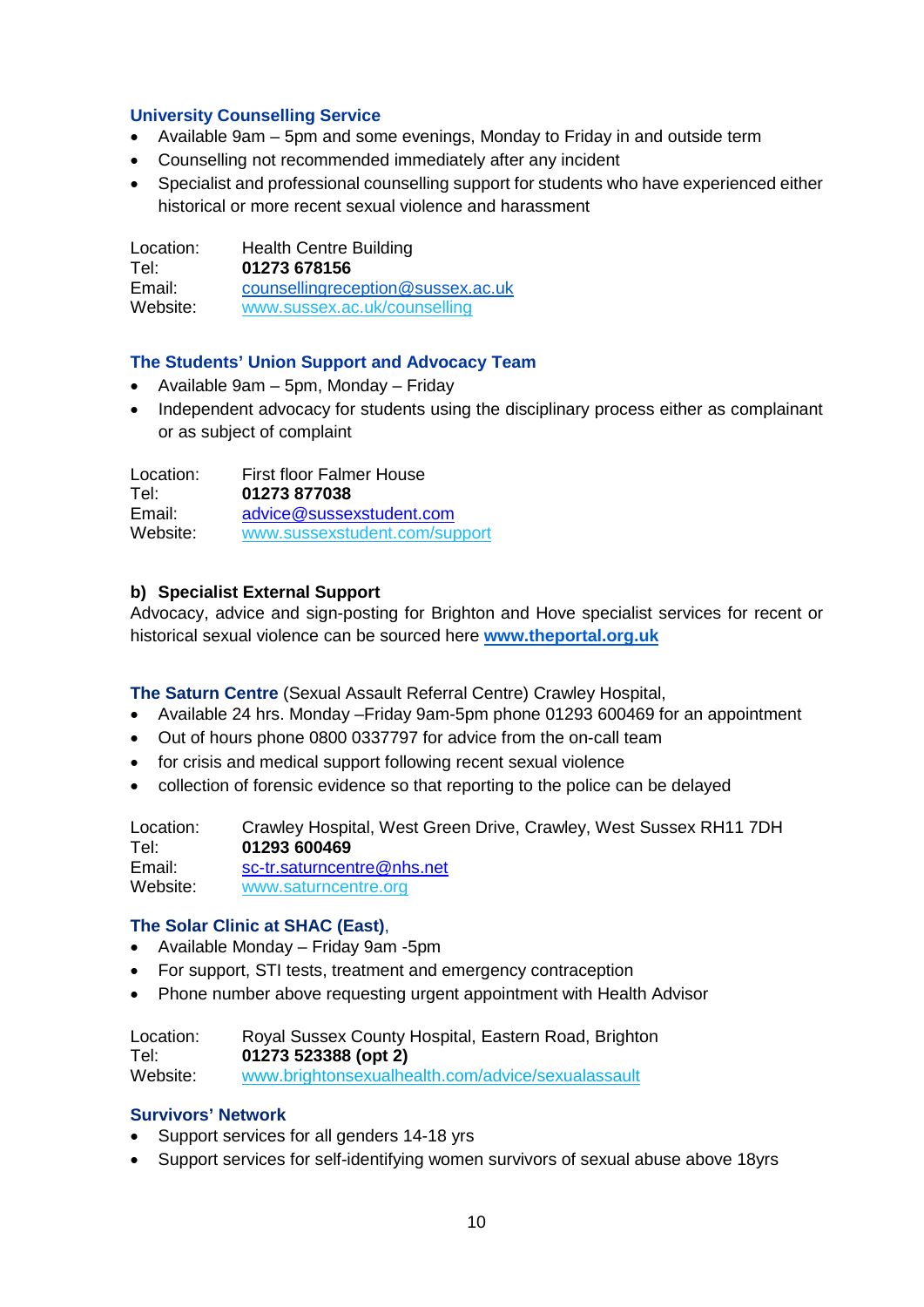- Helpline: 7pm-9pm Weds 01273 720110, text 07717 999989 [help@survivorsnetwork.org.uk](mailto:help@survivorsnetwork.org.uk)
- Drop-ins: 7pm-9pm Mondays & Thursdays. 01273 203380 [dropin@survivorsnetwork.org.uk](mailto:dropin@survivorsnetwork.org.uk)
- Independent Sexual Violence Advisors (ISVA): 01273 203380 x103 [referrals@survivorsnetwork.org.uk](mailto:referrals@survivorsnetwork.org.uk)
- Counselling: 01273 203380 [counselling@survivorsnetwork.org.uk](mailto:counselling@survivorsnetwork.org.uk)

Location: 6a Pavilion Buildings, Brighton BN1 1EE Website: [www.survivorsnetwork.org.uk](http://www.survivorsnetwork.org.uk/)

## **Trans Survivors' Switchboard**

- First UK helpline for trans survivors (including non-binary and questioning) of sexual abuse and violence available Sunday 1-5pm
- Live web chat

| Tel:     | 01273 204050                                     |
|----------|--------------------------------------------------|
| Email:   | info@switchboard.org.uk (put TSS in the subject) |
| Website: | www.switchboard.org.uk/projects/helpline/        |

# **Mankind**

• Support for self-identifying men (18+) survivors of sexual abuse and their partners, families and friends through 1:1 counselling, therapeutic groups and couples

| Location:<br>Tel: | 1 Brunswick Road, Hove, BN3 1DG<br>01273 911680 |
|-------------------|-------------------------------------------------|
| Email:            | admin@mankindcounselling.org.uk                 |
| Website:          | www.mankindcounselling.org.uk                   |

# **Respect**

- Runs support services & programmes for men and women who inflict violence in relationships
- Open: Monday-Friday, 10am-1pm and 2pm-5pm

| Tel:     | 0808 8024040                 |
|----------|------------------------------|
| Email:   | info@respectphoneline.org.uk |
| Website: | www.respect.uk.net           |

#### **Brighton and Hove Community Safety Team**

Brighton & Hove residents can report hate crime to the community safety team helpline 01273 292735. The helpline is open Monday to Friday 9am to 5pm (not including public holidays) and run by the [community safety team,](http://www.safeinthecity.info/getting-help) a partnership jointly run by Brighton & Hove City Council and Sussex Police

## Tel: **0808 8024040**

#### **Concerns about Safety of Others**

If you are concerned about the safety of any member of the University please consult the relevant support services